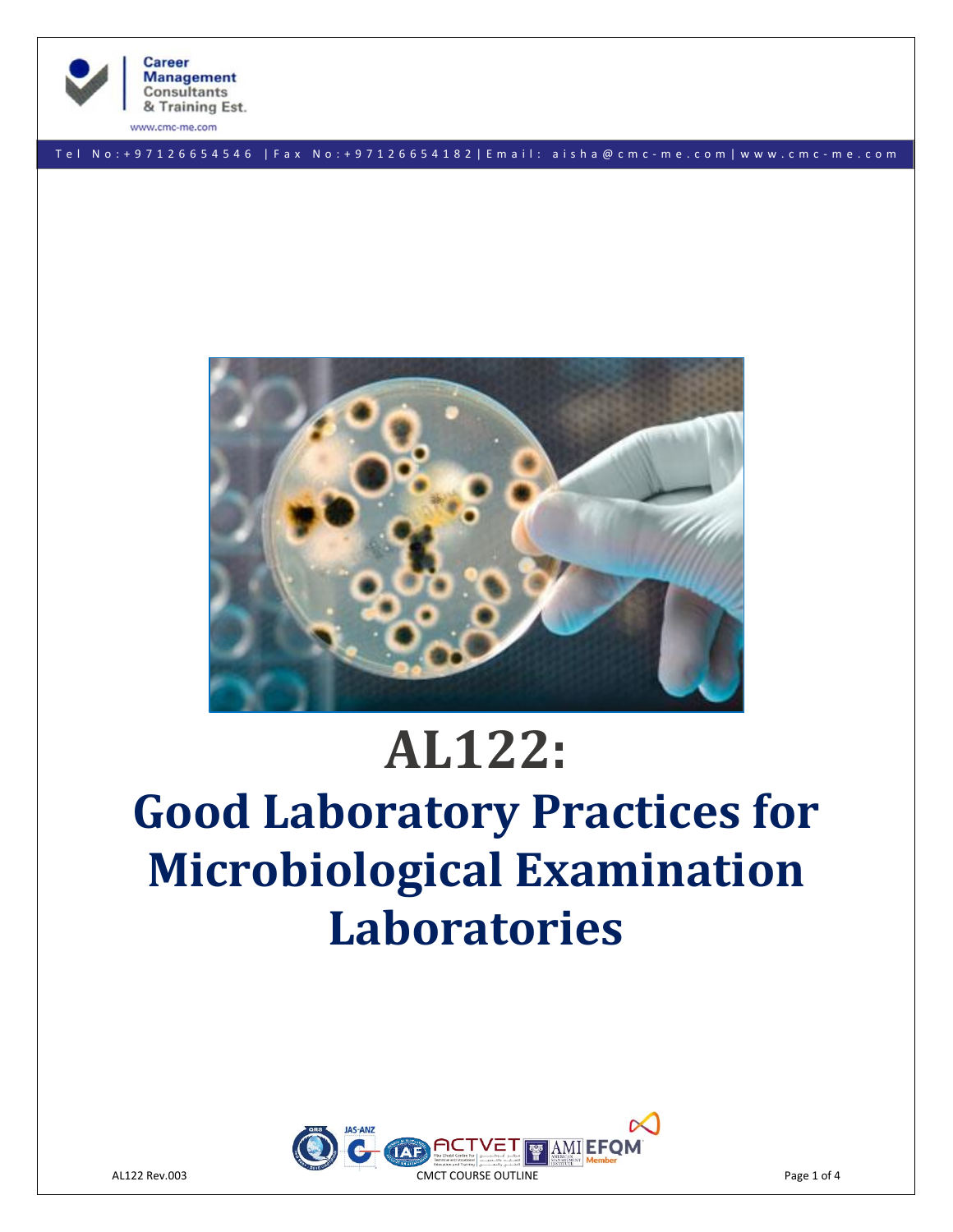

www.cmc-me.com

#### T e l N o : + 9 7 1 2 6 6 5 4 5 4 6 | F a x No: + 9 7 1 2 6 6 5 4 1 8 2 | E m a i l : a i s h a @ c m c - m e . c o m | w w w . c m c - m e . c o m

# Training Description:

What does it mean to be a scientist or technician in a laboratory? Why do laboratory staffs ask questions such as what is that substance and why does it react that way?

Since the beginning of time, man has been seen as an inquirer. We are always trying to discover new things, classify everything and to understand the behavior of things. The ability to enquire is one of the most important assets a person in a laboratory can have. You need to be able to act in the role of an inquirer when working in a laboratory environment.

The idea of this course is to give an introduction to working in a laboratory. It is hoped that people become aware of their role and function in a laboratory environment. Whatever the function of the laboratory, it's most important asset is the staff and how those staff perform. This course presents people with the basics to become an integral part of the laboratory and assist the facility to generate data that are of high quality and scientifically reliable.

# Training Objective:

### By the end of the training, participants will be able to:

- $\checkmark$  Identify the dangerous chemicals and how to minimize the risk associated with them in case of fire, chemical spill or sudden failure of equipment
- $\checkmark$  Exercise total quality management in producing reliable, consistent and independent results and on-time to their customers
- $\checkmark$  Emphasize on equipment calibration and maintenance as part of the quality assurance and quality control procedures
- ✓ Increase the awareness of the occupational health and safety in the laboratory environment, and exercising total professionalism in scientific and management areas
- $\checkmark$  Identify the most effective and efficient practice in planning, organizing, prioritizing and executing the business requirements
- $\checkmark$  Develop effective communication and interpersonal skills among lab personnel

## Training Designed for:

This course is intended for Laboratory Managers, Analytical Chemists, Medical Scientists, Laboratory Supervisors, Research and Development Scientists, Microbiologists, Food Technologists and Quality Assurance/Control Managers.

## Training Program:

#### *DAY ONE:*

- ❖ PRE-TEST
- ❖ Introduction and expectation of the course
- ❖ Laboratory Organization and Personal
- ❖ Quality Assurance and Quality Control
- ❖ Safety Assurance
- ❖ Chemicals Classification

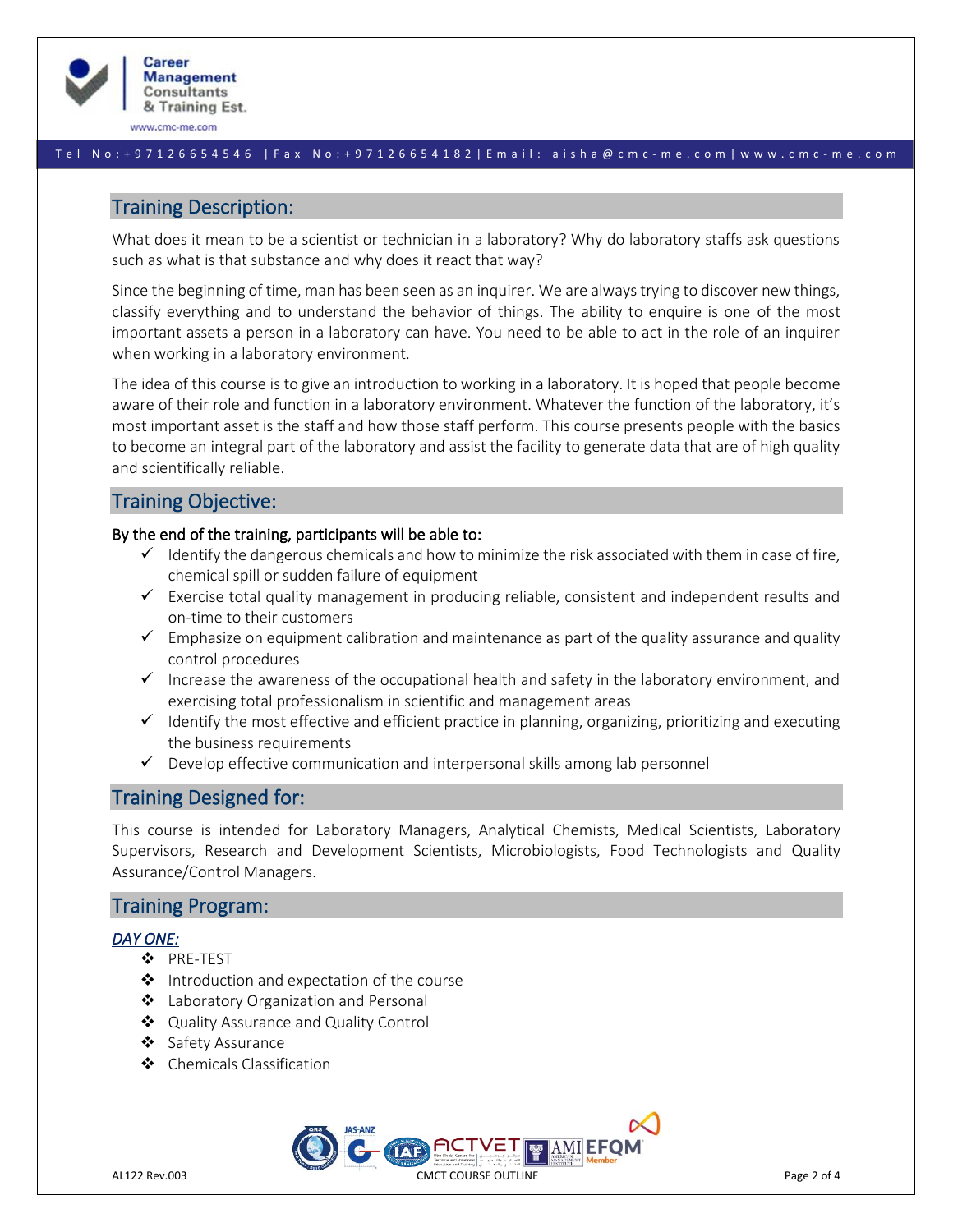

**Career Management Consultants** & Training Est.

www.cmc-me.com

#### T e l N o : + 9 7 1 2 6 6 5 4 5 4 6 | F a x No: + 9 7 1 2 6 6 5 4 1 8 2 | E m a i l : a i s h a @ c m c - m e . c o m | w w w . c m c - m e . c o m

#### *DAY TWO:*

- ❖ Protection in the laboratory
- ❖ Testing and Measuring Equipment
- ❖ Apparatus and Reagents
- ❖ Titrations and Distillations and Filtration
- ❖ Temperature reading and Viscosity and PH

#### *DAY THREE:*

- ❖ Laboratory Communications
- ❖ Gas Chromatography (GC)
- ❖ GC / Mass Spectroscopy (GC/Ms)
- ❖ High Pressure Liquid Chromatography (HPLC)
- ❖ Atomic Absorption

#### *DAY FOUR:*

- ❖ Inductively Coupled Plasma
- ❖ IR, FTIR, UV, Visible
- ❖ Refractive Index (RI) and Nuclear Magnetic Resonance (NMR)
- ❖ Test Methods and Procedures
- ❖ Reporting Results

#### *DAY FIVE:*

- ❖ How to Handle Customer's Complaints
- ❖ Calibration
- ❖ Samples and Test Data Storage
- ❖ Inspection and Assessment
- ❖ Course Conclusion
- ❖ POST-TEST and EVALUATION

### Training Requirements:

"Hands-on practical sessions, equipment and software will be applied during the course if required and as per the client's request."

Please note that the above topics can be amended as per client's learning needs and objectives. Further, it should be forwarded to us a month prior to the course dates.

# Training Methodology:

This interactive training course includes the following training methodologies as a percentage of the total tuition hours:

- 30% Lectures, Concepts, Role Play
- 70% Workshops & Work Presentations, Techniques, Based on Case Studies & Practical Exercises, Software & General Discussions
- Pre and Post Test